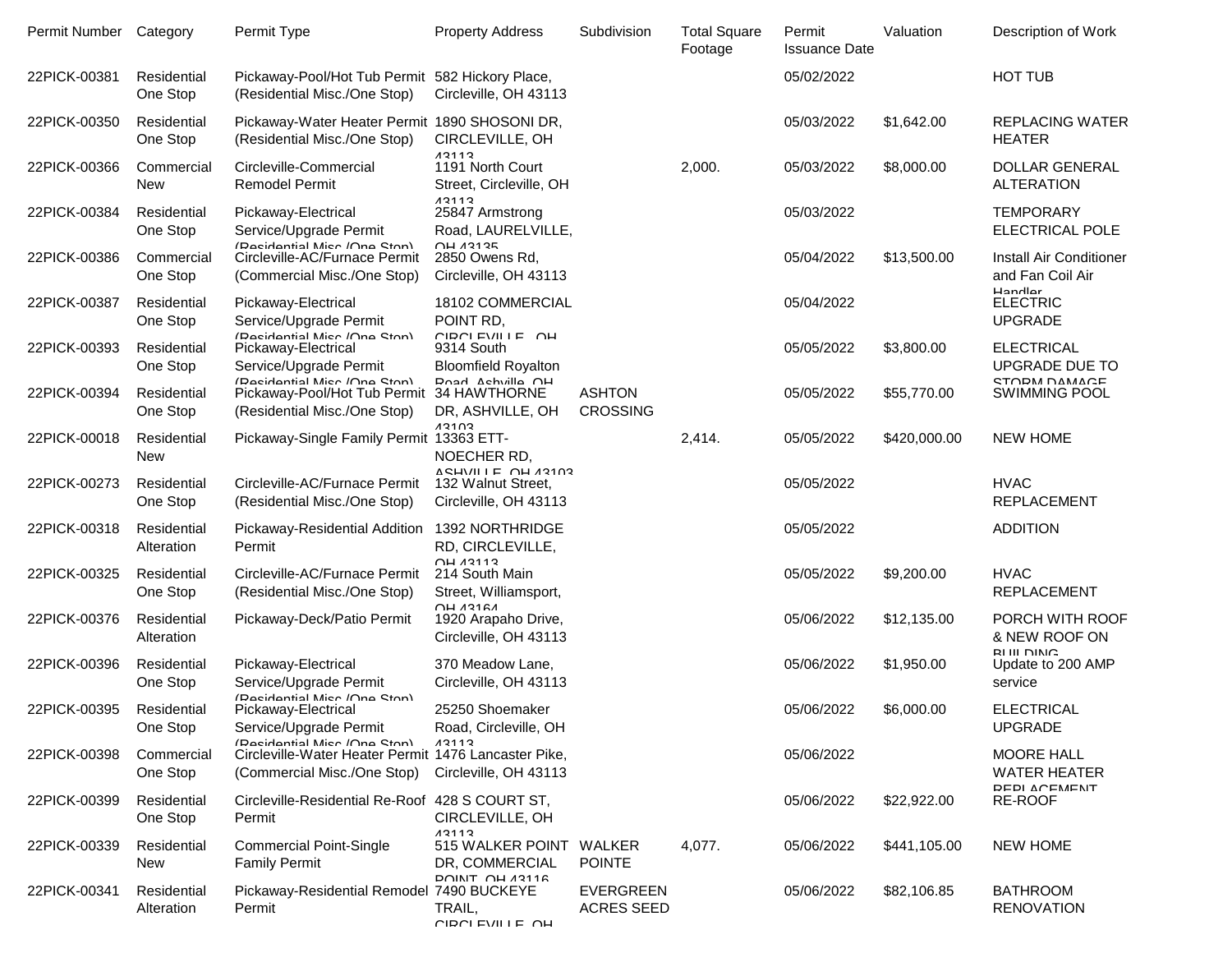| 22PICK-00326 | Residential<br>Alteration | Pickaway-Accessory Building<br>Permit                                            | 6960 HITLER RD 2,<br>CIRCLEVILLE, OH                                                                  |                                  |         | 05/06/2022 | \$7,900.00   | YARD SHED                                                   |
|--------------|---------------------------|----------------------------------------------------------------------------------|-------------------------------------------------------------------------------------------------------|----------------------------------|---------|------------|--------------|-------------------------------------------------------------|
| 22PICK-00338 | Residential<br>New        | <b>Commercial Point-Single</b><br><b>Family Permit</b>                           | 12112<br>514 CONLEY DR,<br><b>COMMERCIAL</b>                                                          | <b>WALKER</b><br><b>POINTE</b>   |         | 05/06/2022 |              | <b>NEW HOME</b>                                             |
| 22PICK-00239 | Residential<br>Alteration | Pickaway-Residential Addition<br>Permit                                          | <b>DOINIT OH 43116</b><br>24272 MORRIS<br>LEIST RD,                                                   |                                  | 1,152.  | 05/09/2022 |              | <b>ADDITION</b>                                             |
| 22PICK-00346 | Commercial<br>New         | Circleville-New Structure<br>Permit                                              | <b>STOLITSVILLE OH</b><br>124 W FRANKLIN<br>ST, CIRCLEVILLE,                                          |                                  |         | 05/09/2022 |              | <b>NEW PORCH</b>                                            |
| 22PICK-00404 | Residential<br>One Stop   | Pickaway-AC/Furnace Permit<br>(Residential Misc./One Stop)                       | <b>OH 13113</b><br>5557 Freedom Run,<br>Orient, OH 43146                                              |                                  |         | 05/09/2022 |              | <b>HVAC</b><br><b>REPLACEMENT</b>                           |
| 22PICK-00405 | Residential<br>One Stop   | Pickaway-AC/Furnace Permit<br>(Residential Misc./One Stop)                       | 5610 Stevens Drive,<br>Orient, OH 43146                                                               |                                  |         | 05/09/2022 | \$5,986.00   | <b>HVAC &amp; WATER</b><br><b>HEATER</b>                    |
| 22PICK-00406 | Residential<br>One Stop   | Circleville-Residential Re-Roof 508 North Pickaway<br>Permit                     | Street, Circleville, OH                                                                               |                                  |         | 05/09/2022 | \$5,000.00   | REDI ACEMENT<br><b>ROOF</b>                                 |
| 22PICK-00408 | Residential<br>One Stop   | <b>Circleville-Generator Permit</b><br>(Residential Misc./One Stop)              | 13113<br>22482 Ringgold<br>Southern Rd.,                                                              |                                  |         | 05/09/2022 | \$10,500.00  | 22kW Generac<br>Generator Install                           |
| 22PICK-00177 | Commercial<br>New         | Circleville-Commercial<br><b>Remodel Permit</b>                                  | <b>Stouteville OH 43154</b><br>23543 U.S. 23,<br>Circleville, OH 43113                                |                                  | 18,082. | 05/10/2022 | \$220,000.00 | <b>HARBOR FREIGHT</b><br><b>TOOLS REMODEL</b>               |
| 22PICK-00343 | Residential<br>New        | <b>Commercial Point-Single</b><br><b>Family Permit</b>                           | 390 HAZELTINE<br>LOOP,                                                                                | <b>FOXFIRE</b>                   | 3,478.  | 05/10/2022 | \$383,430.00 | <b>NEW HOME</b>                                             |
| 22PICK-00314 | Residential<br>Alteration | Pickaway-Post Frame Building 11355 WALNUT<br>Permit                              | COMMEDCIAL<br><b>CREEK PK,</b>                                                                        |                                  |         | 05/10/2022 | \$44,600.00  | POLE BARN                                                   |
| 22PICK-00337 | Residential<br>New        | Pickaway-Single Family Permit 11355 WALNUT                                       | ARHIVILLE OH 43103<br><b>CREEK PIKE,</b>                                                              |                                  | 5,213.  | 05/10/2022 | \$373,000.00 | <b>NEW HOME</b>                                             |
| 22PICK-00413 | Residential<br>One Stop   | Pickaway-Water Heater Permit 5340 VALLEY<br>(Residential Misc./One Stop)         | VGH/III L UH 131U3<br>FORGE ST, ORIENT,                                                               |                                  |         | 05/10/2022 | \$1,735.00   | <b>HOT WATER</b><br><b>REPLACEMENT</b>                      |
| 22PICK-00415 | Residential<br>One Stop   | Circleville-Water Heater Permit 1435 North Court<br>(Residential Misc./One Stop) | $\bigcap H$ 13116<br>Street, Circleville, OH                                                          |                                  |         | 05/10/2022 |              | <b>WATER HEATER</b>                                         |
| 22PICK-00416 | Residential<br>One Stop   | Pickaway-Electrical<br>Service/Upgrade Permit                                    | 12112<br>11000 Judas Road,<br>New Holland, OH                                                         |                                  |         | 05/11/2022 |              | <b>ELECTRIC SERVICE</b>                                     |
| 22PICK-00418 | Residential<br>One Stop   | (Racidantial Micr /Mna Ston)<br>Pickaway-Residential Re-Roof<br>Permit           | 13115<br>30240 Wolfe Road,<br>Kingston, OH 45644                                                      |                                  |         | 05/11/2022 |              | <b>ROOF</b>                                                 |
| 22PICK-00419 | Commercial<br>One Stop    | Pickaway-Electrical<br>Service/Upgrade Permit                                    | 1185 COLUMBUS<br>ST, ORIENT, OH                                                                       |                                  |         | 05/11/2022 |              | <b>ELECTRICAL</b><br><b>UPGRADE</b>                         |
| 22PICK-00357 | Residential<br><b>New</b> | (Commarcial Mice /One Ston)<br>Commercial Point-New<br><b>Residential Permit</b> | 13116<br>295 CREEK VIEW<br>DR, COMMERCIAL                                                             | <b>SCIOTO</b><br><b>CROSSING</b> | 3,443.  | 05/11/2022 | \$373,520.00 | <b>NEW HOME</b>                                             |
| 22PICK-00421 | Residential<br>One Stop   | Pickaway-Generator Permit<br>(Residential Misc./One Stop)                        | <b>POINT OH 43116</b><br>16763 WHITESIDE<br>RD, MT STERLING,                                          |                                  |         | 05/12/2022 | \$10,932.00  | <b>GENERATOR</b>                                            |
| 22PICK-00382 | Commercial<br>New         | Commercial Point-Comm.<br><b>Accessory Bldg Permit</b>                           | $\bigcap H$ $\bigcap A$ 31 $\bigcap A$<br>200 Grove Run Road,<br>Commercial Point,<br><b>OH 13116</b> |                                  | 768.    | 05/12/2022 | \$21,000.00  | <b>WEST MIDDLE</b><br><b>SCHOOL SHELTER</b><br><b>HUISE</b> |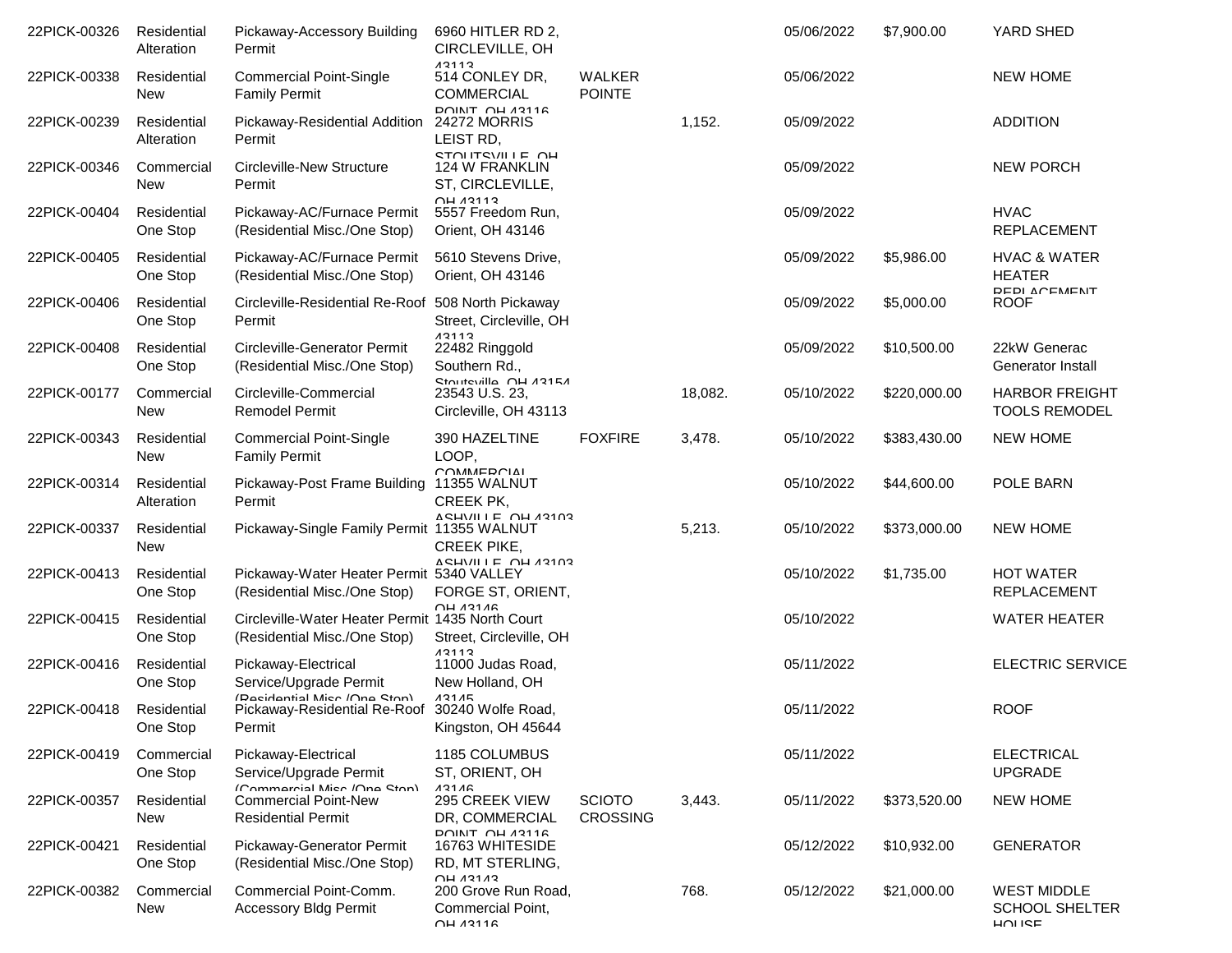| 22PICK-00374 | Residential<br>Alteration | Pickaway-Residential Remodel 26600 Morris Salem<br>Permit                                    | Road, Circleville, OH                                                                         |        | 05/12/2022 |              | <b>BASEMENT REPAIR</b><br>W/SUMP PUMP        |
|--------------|---------------------------|----------------------------------------------------------------------------------------------|-----------------------------------------------------------------------------------------------|--------|------------|--------------|----------------------------------------------|
| 22PICK-00424 | Residential<br>One Stop   | Pickaway-Electrical<br>Service/Upgrade Permit                                                | 13113<br>9511 Perrill Road,<br>Ashville, OH 43103                                             |        | 05/13/2022 | \$2,500.00   | <b>ELECTRICAL</b><br><b>UPGRADE</b>          |
| 22PICK-00410 | Residential<br>One Stop   | (Recidential Micr /One Ston)<br><b>Commercial Point-Residential</b><br><b>Re-Roof Permit</b> | 165 Butternut Pass,<br>Commercial Point,                                                      |        | 05/16/2022 | \$3,648.00   | <b>ROOF</b>                                  |
| 22PICK-00426 | Residential<br>One Stop   | Circleville-Pool/Hot Tub Permit<br>(Residential Misc./One Stop)                              | <b>OH 13116</b><br>244 PONTIOUS<br>LANE, CIRCLEVILLE,                                         |        | 05/16/2022 |              | <b>SWIMMING POOL</b>                         |
| 22PICK-00428 | Residential<br>One Stop   | Circleville-Residential<br><b>Demolition Permit</b>                                          | <b>OH 13113</b><br>369 East Mound<br>Street, Circleville, OH                                  |        | 05/16/2022 |              | HOUSE DEMO                                   |
| 22PICK-00430 | Residential<br>One Stop   | Circleville-Electrical<br>Service/Upgrade Permit                                             | 13113<br>122 Rustic Drive,<br>Circleville, OH 43113                                           |        | 05/16/2022 |              | <b>ELECTRICAL</b><br><b>UPGRADE</b>          |
| 22PICK-00434 | Residential<br>One Stop   | (Racidantial Micr /Ona Ston)<br>Pickaway-Electrical<br>Service/Upgrade Permit                | 10951 Borror Road<br>LOT 39, Orient, OH                                                       |        | 05/16/2022 |              | <b>ELECTRICAL</b><br><b>UPGRADE</b>          |
| 22PICK-00441 | Residential<br>One Stop   | (Racidantial Micr /Ona Stan)<br>Circleville-Residential Re-Roof<br>Permit                    | 13116<br>112 Watt Street,<br>Circleville, OH 43113                                            |        | 05/17/2022 |              | <b>ROOF</b>                                  |
| 22PICK-00436 | Residential<br>One Stop   | Circleville-Electrical<br>Service/Upgrade Permit                                             | 302 East Main Street,<br>Circleville, OH 43113                                                |        | 05/17/2022 |              | <b>ELECTRICAL</b><br><b>UPGRADE</b>          |
| 22PICK-00435 | Commercial<br>One Stop    | (Recidential Micr /One Ston)<br>Circleville-Electrical<br>Service/Upgrade Permit             | 816 Kingston Court,<br>Circleville, OH 43113                                                  |        | 05/17/2022 |              | <b>ELECTRICAL</b><br><b>UPGRADE</b>          |
| 22PICK-00422 | Residential<br>One Stop   | (Commercial Mice /One Ston)<br><b>Commercial Point-Residential</b><br><b>Re-Roof Permit</b>  | 230 Players Club<br>Court, Commercial                                                         |        | 05/17/2022 | \$30,325.00  | Shingle tear off and re<br>roof              |
| 22PICK-00383 | Residential<br>Alteration | Pickaway-Deck/Patio Permit                                                                   | Doint OH 13116<br>17444 Winchester<br>Road, Ashville, OH                                      | 303.   | 05/17/2022 | \$38,891.00  | <b>ALTERATION OF</b><br><b>EXISTING DECK</b> |
| 22PICK-00385 | Residential<br>New        | Pickaway-Single Family Permit 27412 Ohio 104,                                                | 12102<br>Circleville, OH 43113                                                                | 3,631. | 05/17/2022 | \$270,000.00 | <b>NEW HOME</b>                              |
| 22PICK-00391 | Residential<br><b>New</b> | Pickaway-Single Family Permit 0 KINDERHOOK RD,                                               | CIRCLEVILLE, OH                                                                               | 4,026. | 05/17/2022 | \$325,000.00 | <b>NEW HOME</b>                              |
| 22PICK-00403 | Residential<br>One Stop   | Circleville-Residential Re-Roof<br>Permit                                                    | 13113<br>900 Lincoln,<br>Circleville, OH 43113                                                |        | 05/17/2022 | \$6,223.00   | Shingle tear off and re<br>roof.             |
| 22PICK-00367 | Residential<br>New        | <b>Commercial Point-Single</b><br><b>Family Permit</b>                                       | 376 WINGED FOOT<br>DR, COMMERCIAL                                                             | 5,034. | 05/17/2022 | \$394,000.00 | <b>NEW HOME</b>                              |
| 22PICK-00372 | Residential<br>Alteration | Pickaway-Residential Remodel 1665 Winding Road,<br>Permit                                    | <b>POINIT OH 43116</b><br>Circleville, OH 43113                                               |        | 05/17/2022 | \$7,200.00   | <b>BASEMENT WALL</b><br><b>REPAIR</b>        |
| 22PICK-00373 | Residential<br>Alteration | Circleville-Residential<br><b>Remodel Permit</b>                                             | 885 Atwater Avenue,<br>Circleville, OH 43113                                                  |        | 05/17/2022 |              | <b>BASEMENT REPAIR</b><br>WITH SUMP PUMP     |
| 22PICK-00377 | Residential<br>New        | <b>Commercial Point-Single</b><br><b>Family Permit</b>                                       | 391 NORTHWOOD<br>COURT,                                                                       |        | 05/17/2022 | \$361,900.00 | <b>NEW HOME</b>                              |
| 22PICK-00378 | Residential<br>New        | <b>Commercial Point-Single</b><br><b>Family Permit</b>                                       | <b>COMMERCIAL</b><br><b>56 CHAMBER BAY</b><br><b>RD. COMMERCIAL</b><br><b>POINIT OH 43116</b> | 4,692. | 05/17/2022 | \$342,200.00 | <b>NEW HOME</b>                              |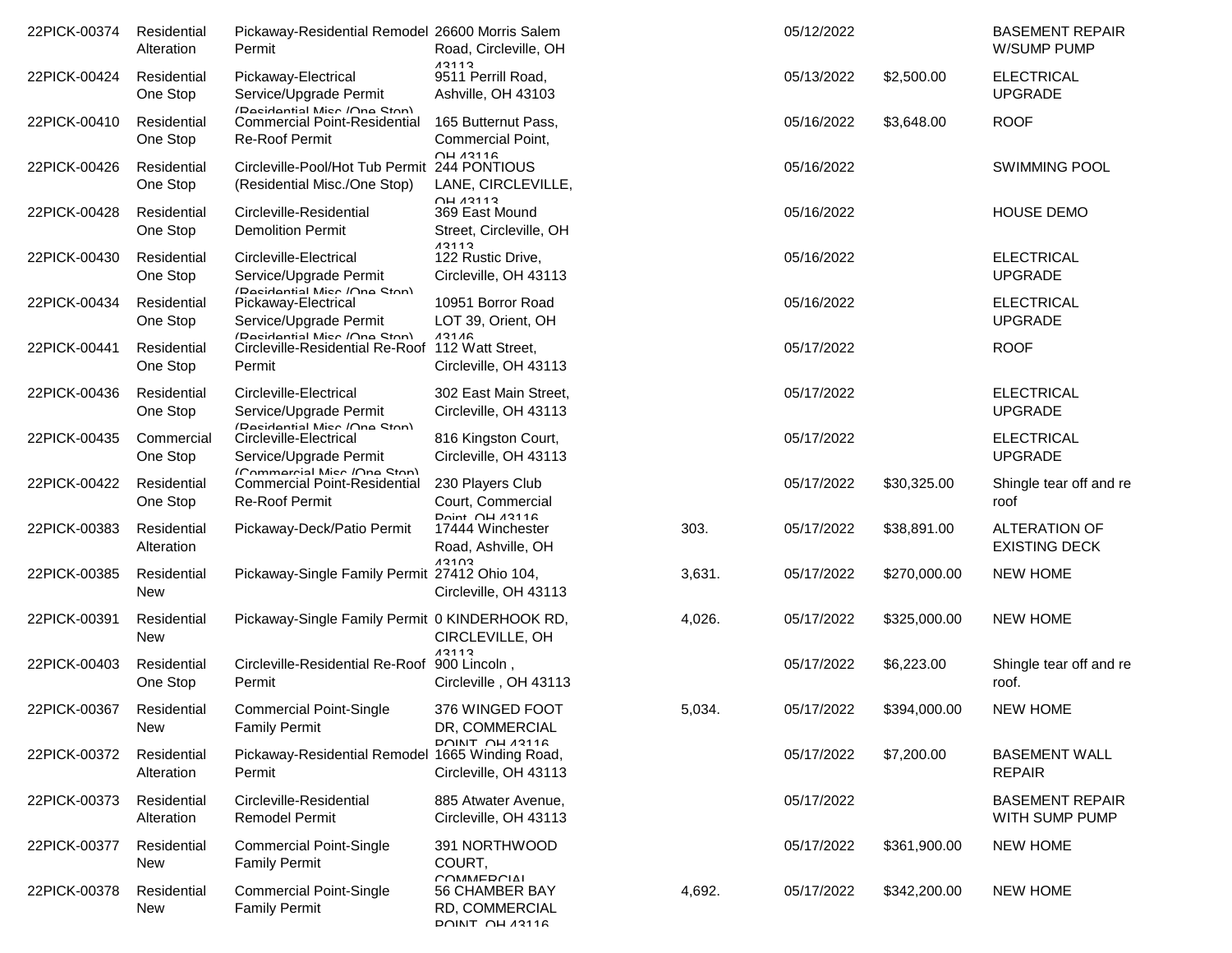| 22PICK-00379 | Residential<br>Alteration | <b>Commercial Point-Deck/Patio</b><br>Permit                                                 | <b>175 BUCKEYE</b><br>LOOP,                                       |                                  |        | 05/17/2022 |              | <b>DECK</b>                                    |
|--------------|---------------------------|----------------------------------------------------------------------------------------------|-------------------------------------------------------------------|----------------------------------|--------|------------|--------------|------------------------------------------------|
| 22PICK-00380 | Residential<br><b>New</b> | Pickaway-Single Family Permit 22437 Alkire Road,                                             | COMMEDCIAL<br>Circleville, OH 43113                               |                                  | 4,154. | 05/17/2022 | \$400,000.00 | <b>NEW HOME</b>                                |
| 22PICK-00227 | Residential<br>Alteration | Pickaway-Residential Addition 19693 Justus Road,<br>Permit                                   | Williamsport, OH                                                  |                                  | 750.   | 05/17/2022 | \$120,000.00 | <b>DEMO / ADDITION</b>                         |
| 22PICK-00244 | Residential<br>Alteration | Circleville-Residential Addition 540 East Mound<br>Permit                                    | 13161<br>Street, Circleville, OH                                  |                                  | 480.   | 05/17/2022 |              | ROOM ADDITION                                  |
| 22PICK-00442 | Residential<br>One Stop   | Circleville-Residential<br><b>Demolition Permit</b>                                          | 13113<br>424 North Pickaway<br>Street, Circleville, OH            |                                  |        | 05/18/2022 |              | <b>HOUSE &amp; OUT</b><br><b>BUILDING DEMO</b> |
| 22PICK-00445 | Residential<br>One Stop   | Circleville-Residential Re-Roof 214 LOGAN ST,<br>Permit                                      | 13113<br>CIRCLEVILLE, OH                                          |                                  |        | 05/19/2022 |              | <b>REROOF</b>                                  |
| 22PICK-00447 | Commercial<br>One Stop    | Circleville-Electrical<br>Service/Upgrade Permit                                             | 13113<br>559 Gumm Place,<br>Circleville, OH 43113                 |                                  |        | 05/19/2022 | \$2,800.00   | <b>ELECTRICAL</b><br><b>UPGRADE</b>            |
| 22PICK-00448 | Commercial<br>One Stop    | ICommarcial Micc /Ona Ston)<br>Circleville-Electrical<br>Service/Upgrade Permit              | 553 Gumm Place,<br>Circleville, OH 43113                          |                                  |        | 05/19/2022 | \$2,800.00   | <b>ELECTRICAL</b><br><b>UPGRADE</b>            |
| 22PICK-00449 | Commercial<br>One Stop    | (Commarcial Miec /Ona Ston)<br>Circleville-Electrical<br>Service/Upgrade Permit              | 562 Gumm Place,<br>Circleville, OH 43113                          |                                  |        | 05/19/2022 | \$2,800.00   | <b>ELECTRICAL</b><br><b>UPGRADE</b>            |
| 22PICK-00450 | Commercial<br>One Stop    | ICommarcial Mier /Ona Ston)<br>Circleville-Electrical<br>Service/Upgrade Permit              | 554 Gumm Place,<br>Circleville, OH 43113                          |                                  |        | 05/19/2022 | \$2,800.00   | <b>ELECTRICAL</b><br><b>UPGRADE</b>            |
| 22PICK-00451 | Residential<br>One Stop   | ICommorcial Mice /One Ston)<br>Pickaway-Electrical<br>Service/Upgrade Permit                 | 10117 US HWY 62<br>Lot 15, ORIENT, OH                             |                                  |        | 05/20/2022 |              | <b>ELECTRIC</b><br><b>UPGRADE</b>              |
| 22PICK-00452 | Commercial<br>One Stop    | (Racidantial Micr /Ona Ston)<br>Circleville-AC/Furnace Permit<br>(Commercial Misc./One Stop) | 13116<br>1660 Island Rd,<br>Circleville, OH 43113                 |                                  |        | 05/23/2022 | \$8,070.00   | Install 3 Ton Air<br>Conditioner and Fan       |
| 22PICK-00431 | Residential<br><b>New</b> | <b>Commercial Point-Single</b><br><b>Family Permit</b>                                       | 279 ARLEDGE DR,<br><b>COMMERCIAL</b>                              | <b>SCIOTO</b><br><b>CROSSING</b> | 3,485. | 05/23/2022 | \$399,090.00 | Coil Air Handlar<br><b>NEW HOME</b>            |
| 22PICK-00414 | Residential<br>Alteration | <b>Commercial Point-Solar</b><br>Panels Permit (Residential                                  | <b>POINT OH 43116</b><br><b>168 BUTTERNUT</b><br>PASS, COMMERCIAL |                                  |        | 05/23/2022 | \$29,800.00  | <b>SOLAR PANELS</b>                            |
| 22PICK-00417 | Residential<br>Alteration | Altoration)<br>Pickaway-Post Frame Building<br>Permit                                        | DOINIT OH 13116<br>18704 Winchester<br>Road, Circleville, OH      |                                  | 1,664. | 05/23/2022 | \$25,000.00  | POST FRAME<br><b>BUILDING</b>                  |
| 22PICK-00437 | Residential<br>Alteration | Pickaway-Residential Addition 5505 Patriot Avenue,<br>Permit                                 | 13113<br>Orient, OH 43146                                         |                                  | 90.    | 05/23/2022 | \$48,713,00  | <b>ROOM ADDITION</b>                           |
| 22PICK-00438 | Residential<br>Alteration | Pickaway-Post Frame Building 14050 Gibson Road,<br>Permit                                    | Ashville, OH 43103                                                |                                  |        | 05/23/2022 | \$50,000.00  | POST FRAME<br><b>BUILDING</b>                  |
| 22PICK-00443 | Residential<br>Alteration | Pickaway-Post Frame Building 10625 BORROR RD,<br>Permit                                      | ORIENT, OH 43146                                                  |                                  |        | 05/23/2022 |              | POLE BARN                                      |
| 22PICK-00444 | Residential<br>Alteration | Pickaway-Residential Addition 14022 LONDON RD,<br>Permit                                     | ORIENT, OH 43146                                                  |                                  |        | 05/23/2022 |              | <b>ADDITION</b>                                |
| 22PICK-00402 | Residential<br>One Stop   | Circleville-Electrical<br>Service/Upgrade Permit<br>(Racidantial Micr /Ona Ston)             | 836 S SCIOTO ST,<br>CIRCLEVILLE, OH<br>13113                      |                                  |        | 05/23/2022 |              | <b>REWIRING HOUSE</b>                          |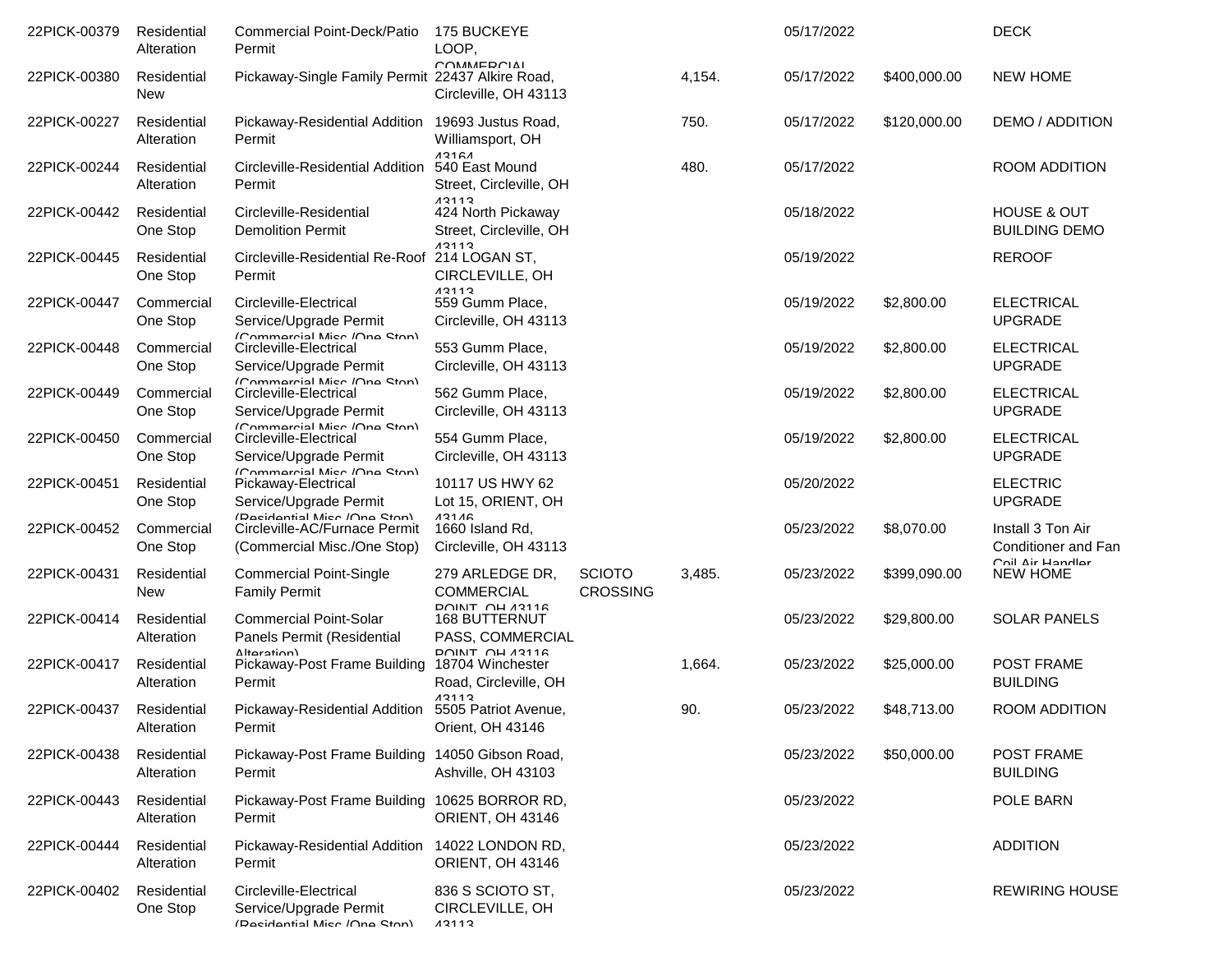| 22PICK-00462 | Commercial<br>One Stop    | Circleville-AC/Furnace Permit<br>(Commercial Misc./One Stop)                                                  | 143 B LEWIS AVE,<br>CIRCLEVILLE, OH                                                                                                                                                                                                                                                                                                                                                                            |                                  |          | 05/24/2022 |              | <b>HVAC</b>                                                       |
|--------------|---------------------------|---------------------------------------------------------------------------------------------------------------|----------------------------------------------------------------------------------------------------------------------------------------------------------------------------------------------------------------------------------------------------------------------------------------------------------------------------------------------------------------------------------------------------------------|----------------------------------|----------|------------|--------------|-------------------------------------------------------------------|
| 22PICK-00464 | Commercial<br>One Stop    | Pickaway-Electrical<br>Service/Upgrade Permit                                                                 | 12112<br>415 Lancaster Pike,<br>Circleville, OH 43113                                                                                                                                                                                                                                                                                                                                                          |                                  |          | 05/24/2022 |              | <b>TEMP ELECTRIC</b>                                              |
| 22PICK-00466 | Residential<br>One Stop   | (Commarcial Micc /Ona Ston)<br>Pickaway-Electrical<br>Service/Upgrade Permit                                  | 8280 STOUTSVILLE<br>PK, CIRCLEVILLE,                                                                                                                                                                                                                                                                                                                                                                           |                                  |          | 05/25/2022 |              | <b>ELECTRIC</b><br><b>UPGRADE</b>                                 |
| 22PICK-00467 | Residential<br>One Stop   | (Racidantial Micr /Ona Ston)<br>Pickaway-Water Heater Permit 4387 MCLEAN MILL<br>(Residential Misc./One Stop) | <b>OH 13113</b><br>RD, CIRCLEVILLE,                                                                                                                                                                                                                                                                                                                                                                            |                                  |          | 05/25/2022 | \$1,000.00   | <b>WATER HEATER</b>                                               |
| 22PICK-00407 | Residential<br><b>New</b> | <b>Commercial Point-Single</b><br><b>Family Permit</b>                                                        | <b>OH 13113</b><br>7 ERIN HILLS RD,<br><b>COMMERCIAL</b>                                                                                                                                                                                                                                                                                                                                                       | <b>FOXFIRE</b>                   | 3,887.   | 05/26/2022 | \$441,650.00 | <b>NEW HOME</b>                                                   |
| 22PICK-00400 | Residential<br>Alteration | Pickaway-Deck/Patio Permit                                                                                    | <b>POINIT OH 43116</b><br>11000 Coontz Road,<br>Orient, OH 43146                                                                                                                                                                                                                                                                                                                                               |                                  | 320.     | 05/26/2022 | \$8,100.00   | <b>DECK</b>                                                       |
| 22PICK-00354 | Residential<br><b>New</b> | <b>Commercial Point-Single</b><br><b>Family Permit</b>                                                        | 289 CREEK VIEW<br>DR, COMMERCIAL                                                                                                                                                                                                                                                                                                                                                                               | <b>SCIOTO</b><br><b>CROSSING</b> | 3,265.   | 05/26/2022 | \$376,120.00 | <b>NEW HOME</b>                                                   |
| 22PICK-00355 | Residential<br><b>New</b> | <b>Commercial Point-Single</b><br><b>Family Permit</b>                                                        | <b>POINT OH 43116</b><br>293 CREEK VIEW<br>DR, COMMERCIAL                                                                                                                                                                                                                                                                                                                                                      | <b>SCIOTO</b><br><b>CROSSING</b> | 4,282.   | 05/26/2022 | \$414,610.00 | <b>NEW HOME</b>                                                   |
| 22PICK-00356 | Residential<br>New        | <b>Commercial Point-Single</b><br><b>Family Permit</b>                                                        | <b>POINT OH 43116</b><br>291 CREEK VIEW<br>DR, COMMERCIAL                                                                                                                                                                                                                                                                                                                                                      | <b>SCIOTO</b><br><b>CROSSING</b> | 3,666.   | 05/26/2022 | \$371,520.00 | <b>NEW HOME</b>                                                   |
| 22PICK-00470 | Residential<br>One Stop   | Pickaway-Electrical<br>Service/Upgrade Permit                                                                 | <b>DOINT OH 43116</b><br>20483 ISLAND RD,<br>CIRCLEVILLE, OH                                                                                                                                                                                                                                                                                                                                                   |                                  |          | 05/26/2022 |              | <b>NEW SERVICE</b>                                                |
| 22PICK-00427 | Commercial<br>One Stop    | (Dacidantial Mice /One Stan)<br>Circleville-Misc. Other Permit<br>(Commercial Misc./One Stop)                 | 12112<br>23865 US 23,<br>CIRCLEVILLE, OH                                                                                                                                                                                                                                                                                                                                                                       |                                  | 100.     | 05/26/2022 |              | PORCH AWNING                                                      |
| 22PICK-00479 | Residential<br>One Stop   | Circleville-Electrical<br>Service/Upgrade Permit                                                              | 13113<br>424 NORTHRIDGE<br>RD, CIRCLEVILLE,                                                                                                                                                                                                                                                                                                                                                                    |                                  |          | 05/27/2022 |              | <b>ELECTRIC</b><br><b>UPGRADE</b>                                 |
| 22PICK-00480 | Residential<br>One Stop   | (Decidential Mice /One Stan)<br>Circleville-Residential Re-Roof 145 W MOUND ST,<br>Permit                     | $\bigcap$ $\bigcup$ $\bigwedge$ $\bigwedge$ $\bigwedge$ $\bigwedge$ $\bigwedge$ $\bigwedge$ $\bigwedge$ $\bigwedge$ $\bigwedge$ $\bigwedge$ $\bigwedge$ $\bigwedge$ $\bigwedge$ $\bigwedge$ $\bigwedge$ $\bigwedge$ $\bigwedge$ $\bigwedge$ $\bigwedge$ $\bigwedge$ $\bigwedge$ $\bigwedge$ $\bigwedge$ $\bigwedge$ $\bigwedge$ $\bigwedge$ $\bigwedge$ $\bigwedge$ $\bigwedge$ $\bigwedge$<br>CIRCLEVILLE, OH |                                  |          | 05/27/2022 |              | RE-ROOF                                                           |
| 22PICK-00226 | Commercial<br><b>New</b>  | Pickaway-Fire Suppression<br>Permit (Commercial New)                                                          | 13113<br>9575 Tarlton Road,<br>Circleville, OH 43113                                                                                                                                                                                                                                                                                                                                                           |                                  | 218,421. | 05/31/2022 |              | <b>LOGAN ELM</b><br><b>SCHOOLS FIRE</b><br><b>CI IDDDE CCIONI</b> |
| 22PICK-00263 | Commercial<br><b>New</b>  | Pickaway-Fire Suppression<br>Permit (Commercial New)                                                          | 4337 Airbase Road,<br>Ashville, OH 43103                                                                                                                                                                                                                                                                                                                                                                       |                                  | 78,000.  | 05/31/2022 |              | <b>GEODIS FITOUT TI</b><br><b>SPRINKLERS</b>                      |
| 22PICK-00331 | Residential<br>New        | Pickaway-Single Family Permit 14135 Darby Creek                                                               | Road, Orient, OH                                                                                                                                                                                                                                                                                                                                                                                               |                                  | 3,120.   | 05/31/2022 | \$250,000.00 | <b>NEW HOME</b>                                                   |
| 22PICK-00389 | Residential<br>New        | Pickaway-Single Family Permit 21356 STONEROCK                                                                 | 13116<br>RD, WILLIAMSPORT,                                                                                                                                                                                                                                                                                                                                                                                     |                                  | 4,279.   | 05/31/2022 |              | <b>NEW HOME</b>                                                   |
| 22PICK-00390 | Commercial<br>New         | Pickaway-Sign Permit                                                                                          | $\bigcap H$ $A$ 316 $A$<br>152 Summit Avenue,<br>Circleville, OH 43113                                                                                                                                                                                                                                                                                                                                         |                                  | 183.     | 05/31/2022 | \$3,000.00   | <b>BUFFALO WILD</b><br><b>WINGS SIGNAGE</b>                       |
| 22PICK-00401 | Residential<br>Alteration | Pickaway-Deck/Patio Permit                                                                                    | 13540 Walker Road,<br>Ashville, OH 43103                                                                                                                                                                                                                                                                                                                                                                       |                                  |          | 05/31/2022 | \$11,800.00  | ROOF & DECK                                                       |
| 22PICK-00412 | Residential<br>Alteration | Pickaway-Post Frame Building<br>Permit                                                                        | 18125 Winchester<br>Road, Ashville, OH<br>13103                                                                                                                                                                                                                                                                                                                                                                |                                  | 1,200.   | 05/31/2022 |              | POST FRAME<br><b>BUILDING</b>                                     |